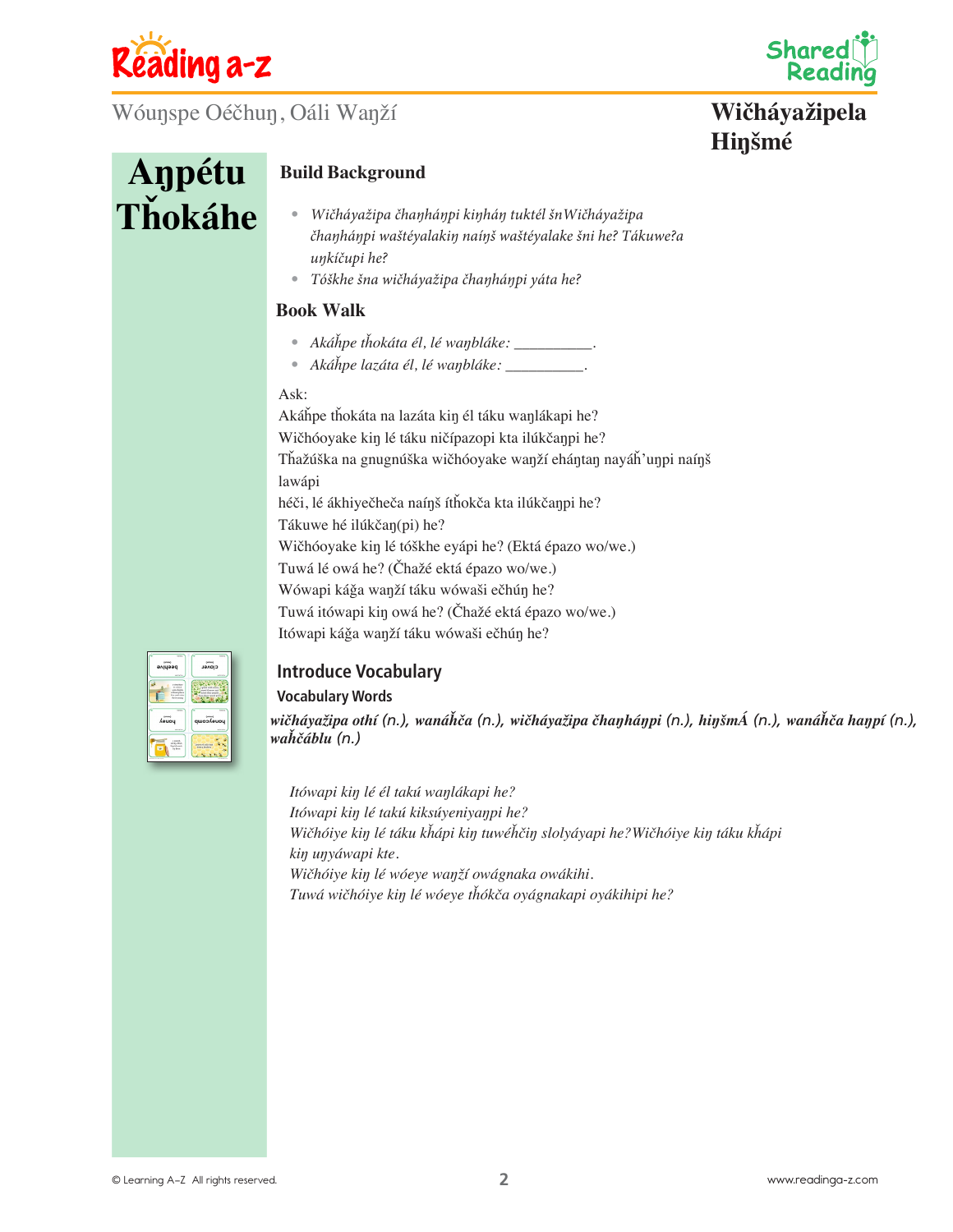

Wóuŋspe Oéčhuŋ, Oáli Waŋží



**Wičháyažipela Hiŋšmé**

# **Aŋpétu Ičínunpa Introduce the Book**

Wówapi kiŋ lé čhažé kiŋ táku he? (Wayáwa waŋží ektá épazo ší yo/ye.

*Tuwá lé owá he? (Wayáwa waŋží čhažé kiŋ ektá épazo ší yo/ye.) Wówapi káǧa waŋží táku wówaši ečhúŋ he? Tuwá itówapi kiŋ owá he? (Wayáwa waŋží ektá épazo ší yo/ye.) Itówapi káǧa waŋží táku wówaši ečhúŋ he? Wówapi kiŋ lé tuktétaŋhaŋ tȟoká lawá kte kiŋ ektá épazo wo/we. Óhiye kiŋ ihúŋniwaye kiŋ heháŋl tókhetkiya blawá kta he? Wóeye kiŋ lé blawá ičhúŋhaŋ wičhóiye iyóhila ektá épazo wo/we. Oyúblaye kiŋ lé él wičhóiye tȟokáhe ȟče kiŋ makípazo wo/we. Oyúblaye kiŋ lé él wičhóiye eháke ȟče kiŋ makípazo wo/we. Tuktétaŋhaŋ wičhóoyake kiŋ lé lawá kte kiŋ ektá épazo wo/we. Napsú uŋ tókhetkiya blawá kta iyéčheča kiŋ makípazo wo/we. Na óhiye waŋží ihúŋniwaya čháŋna šna tókhetkiya éwatuŋwiŋ kta he? Wóeye kiŋ lé blawá kiŋ ičhúŋhaŋ, wičhóiye kiŋ iyáza él épazo wo/we. Oyúblaye kiŋ lél wičhóiye tȟokáhe ektá épazo wo/we, na heháŋl wičhóiye ehákela kiŋ.*